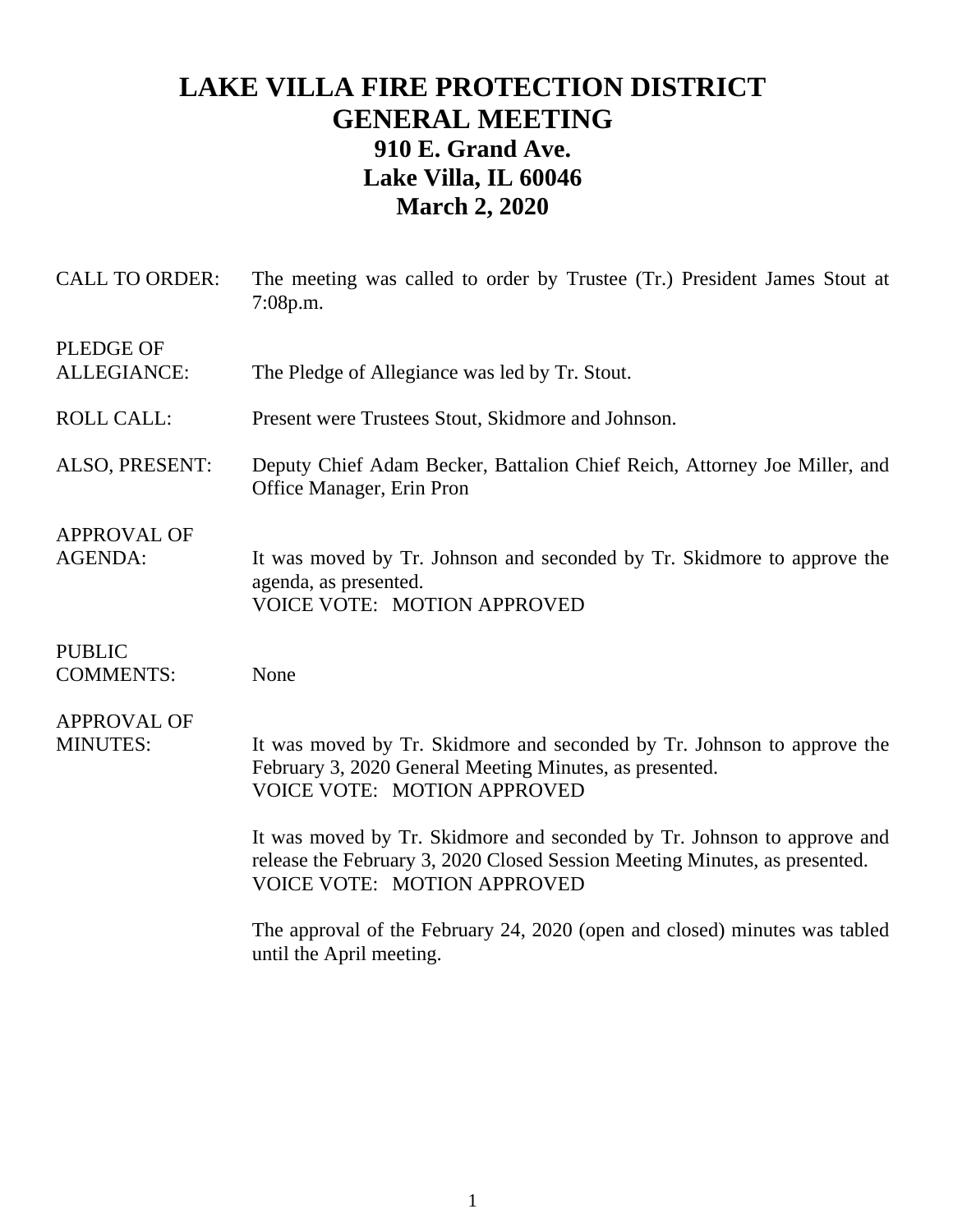## TREASURER'S REPORT

| assets of \$8,858,035.79. It was moved by Tr. Stout and seconded by Tr.<br>Johnson to approve the Treasurer's report, as presented.<br><b>ROLL CALL VOTE:</b><br>AYES:<br>Stout, Skidmore, Johnson<br>NAYS:<br>None<br><b>ABSENT:</b><br>None<br><b>ABSTAIN:</b> None<br><b>MOTION APPROVED</b>                                                                                                                                                                  |
|------------------------------------------------------------------------------------------------------------------------------------------------------------------------------------------------------------------------------------------------------------------------------------------------------------------------------------------------------------------------------------------------------------------------------------------------------------------|
| It was moved by Tr. Johnson and seconded by Tr. Stout to approve the<br>January 2020 bills to be paid in the amount of \$455,472.18, as read by Tr.<br>Skidmore.<br>AYES:<br>Stout, Skidmore, Johnson<br>NAYS:<br>None<br>ABSENT:<br>None<br><b>ABSTAIN:</b> None<br><b>MOTION APPROVED</b>                                                                                                                                                                      |
|                                                                                                                                                                                                                                                                                                                                                                                                                                                                  |
| The Budget process has started, and more information will be presented to the<br>Board at the next meeting.                                                                                                                                                                                                                                                                                                                                                      |
| Lake Villa Firefighter's                                                                                                                                                                                                                                                                                                                                                                                                                                         |
| The Lake Villa Firefighter's Association will be disbanded as of April 30,<br>2019. President Stout reported that the title searches came back, and a couple<br>of the mortgages need letters of release. The corporation bylaws and a<br>Resolution authorizing the transaction of the property are also required.<br>Attorney Joe Miller will prepare the necessary Resolution. The Board stated<br>again that they are committed to maintaining all property. |
|                                                                                                                                                                                                                                                                                                                                                                                                                                                                  |
| It was moved by Tr. Johnson and seconded by Tr. Skidmore to approve ARA<br>Agreement between Antioch Fire and the Lake Villa Fire Protection District,<br>as presented.<br>AYES:<br>Stout, Skidmore, Johnson<br>NAYS:<br>None<br><b>ABSENT:</b><br>None<br><b>ABSTAIN:</b><br>None<br><b>MOTION APPROVED</b>                                                                                                                                                     |
|                                                                                                                                                                                                                                                                                                                                                                                                                                                                  |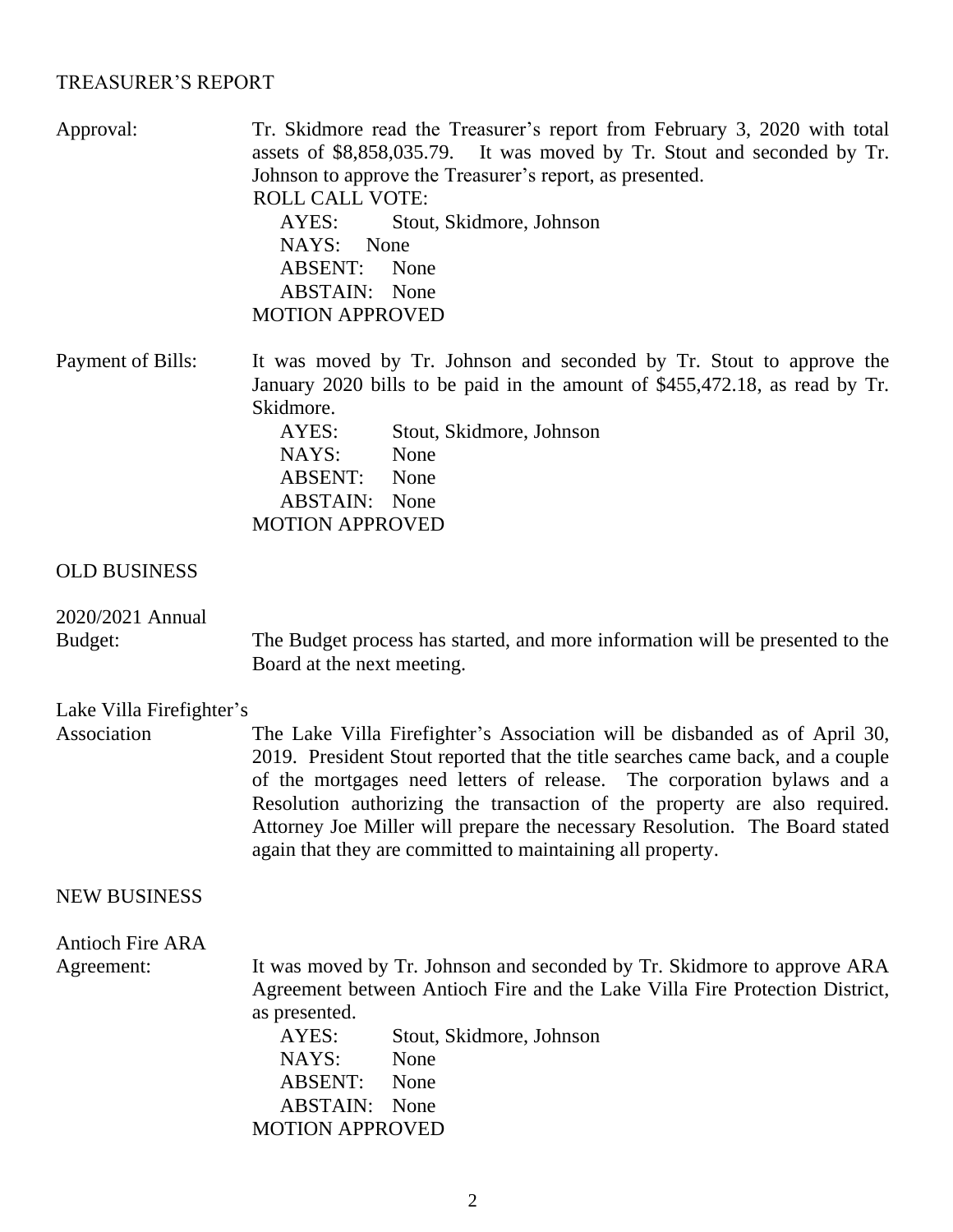ILM Contract Renewal – Station 3: It was moved by Tr. Johnson and seconded by Tr. Skidmore to approve the ILM Contract Renewal – Station 3**,** presented. AYES: Stout, Skidmore, Johnson NAYS: None ABSENT: None ABSTAIN: None MOTION APPROVED ILM Contract Renewal – Station 4: It was moved by Tr. Johnson and seconded by Tr. Stout to approve ILM Contract Renewal – Station 3**,** presented AYES: Stout, Skidmore, Johnson NAYS: None ABSENT: None ABSTAIN: None MOTION APPROVED Corkill Life Insurance Pool Ordinance: It was moved by Tr. Johnson and seconded by Tr. Stout to approve the Corkill Life Insurance Ordinance 2020-01. AYES: Stout, Skidmore, Johnson NAYS: None ABSENT: None ABSTAIN: None MOTION APPROVED REPORTS FROM ADMINISTRATION Chief's Report: Deputy Chief Adam Becker stated that the Firefighter/Paramedics had 222 total calls for the month of February 2020. Lt. Michael Wessel will be the Infection Control Officer for the District. The Tankers will move to Stations 3 and 4. Deputy Chief Becker let the Board know of other activities, meetings, and events the Department has attended. Station/Maintenance Reports: Captain Frank Slazes provided the Board with a station and vehicle maintenance report for the month of February. Attorney Report: None Trustees Report: None